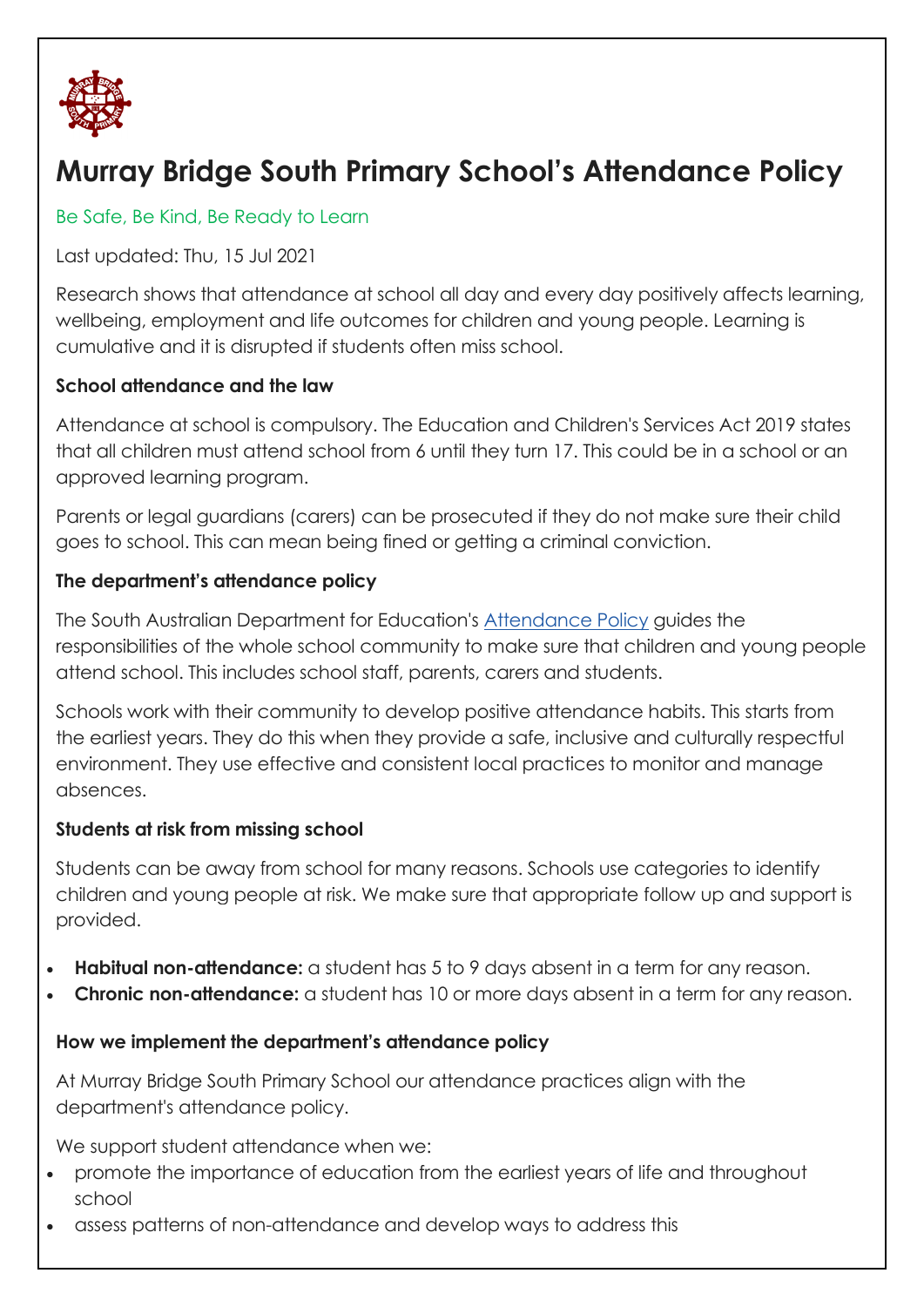- actively engage and include all children, young people and their families
- provide support to address the barriers to attendance, learning and wellbeing
- monitor attendance to make sure progress is documented and supports are in place
- evaluate the need for further or ongoing support and referral for additional support.

We use data to create our attendance improvement plans. This is in partnership with our community. Our plan includes the actions we will take to make sure all students can attend school.

## **Murray Bridge South Primary School's attendance expectations**

School starts at 8.50am each day and finishes at 3.10pm.

A parent or carer must provide an explanation if their child is absent, late or has to leave early. All students must give this to the front office when they sign in or out.

## **Attendance responsibilities**

Everyone has a role to make sure students attend school all day, every day.

# **Students**

- Attend school every day the school is open unless they are ill or have an approved exemption.
- Arrive at school and to all lessons and activities on time.
- Participate positively in all learning activities.
- Report to the Front Office if they arrive late or leave early.

Note: a student's age and circumstances affect the level of responsibility.

# **Parents and carers**

- Make sure their child attends school every day the school is open, unless they are ill or have an approved exemption.
- Be responsible for their child's travel to and from school.
- Make sure their child arrives at school on time, between 8.30am and 8.50am.
- Provide their child's school with up-to-date contact details.
- Provide a reason to the school if their child is absent, late or leaving early. The same day if possible.
- Provide a medical certificate or written explanation if their child is ill for 3 or more days in a row.
- Make appointments outside of school hours if possible. For example dentists or National Disability Insurance Scheme (NDIS) providers.
- Make appointments with NDIS providers outside of school hours.
- Monitor their child's attendance and classwork. Help their child to meet deadlines and catch up if needed.